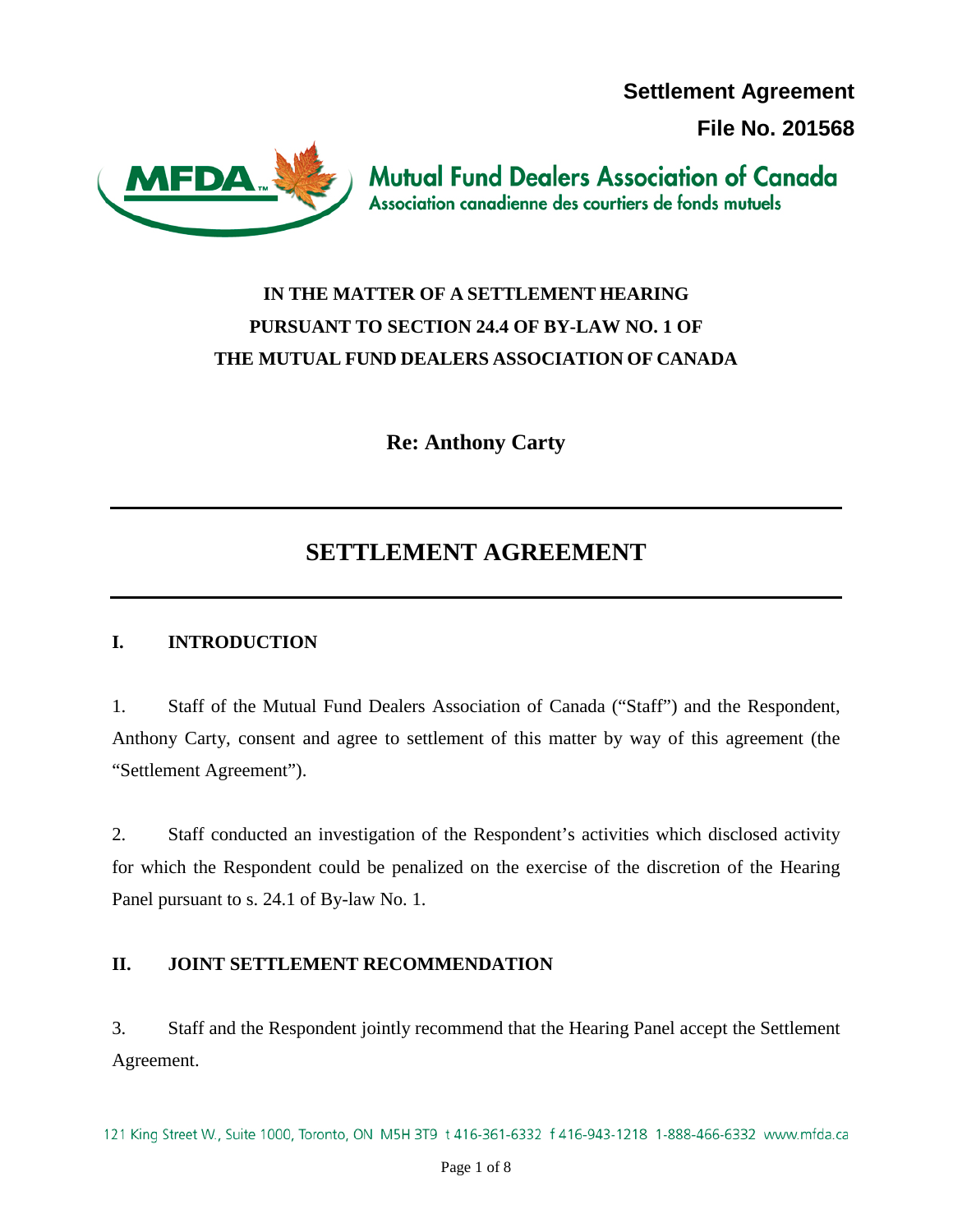4. The Respondent admits to the following violations of the By-laws, Rules or Policies of the MFDA: between December 2010 and October 2013, the Respondent obtained and used to process transactions, 13 pre-signed Redemption Request forms in respect of 2 clients, contrary to MFDA Rule 2.1.1.

- 5. Staff and the Respondent agree and consent to the following terms of settlement:
	- a) the Respondent shall pay a fine in the amount of \$5,000 pursuant to s. 24.1.1(b) of MFDA By-law No. 1 (the "Fine");
	- b) the Respondent shall pay costs in the amount of \$2,500 pursuant to s. 24.2 of MFDA By-law No. 1 (the "Costs");
	- c) the Fine and Costs together shall be payable in 12 equal installments, the first of which is due on the date of the Settlement Hearing, the remaining 11 installments due on the last business day of the 11 months following the date of the Settlement Hearing;
	- d) the Respondent shall in the future comply with MFDA Rule 2.1.1; and
	- e) the Respondent will attend in person, on the date set for the Settlement Hearing.

6. Staff and the Respondent agree to the settlement on the basis of the facts set out in Part III herein and consent to the making of an Order in the form attached as Schedule "A"

### **III. AGREED FACTS**

#### **Background**

7. Since November 1992, the Respondent has been registered as a mutual fund salesperson (now known as a Dealing Representative) in Ontario with PFSL Investments Canada Ltd. ("PFSL"), a member of the MFDA.

8. At all material times, the Respondent conducted business in the North York, Ontario area.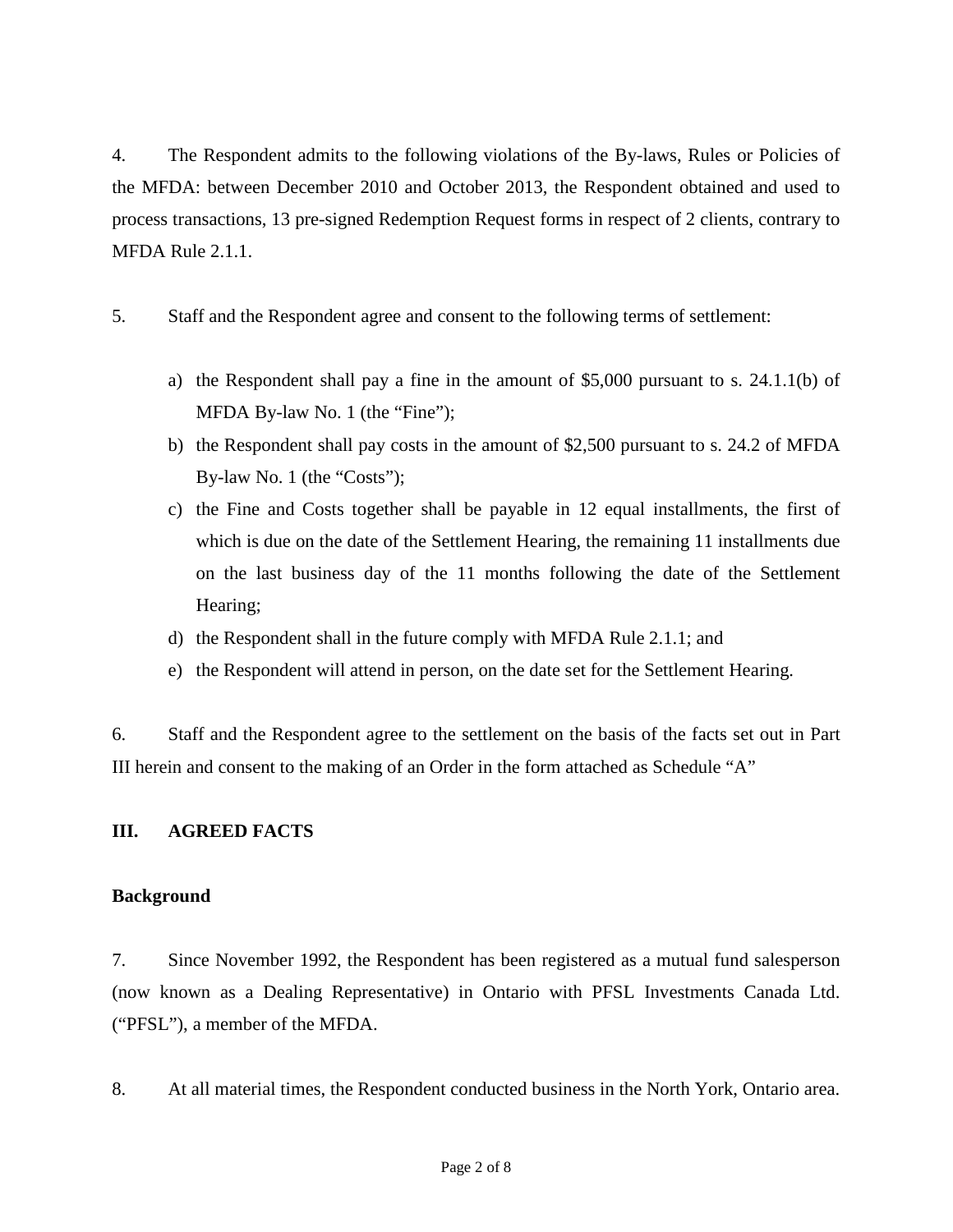#### **Pre-Signed Account Forms**

9. Between December 2010 and October 2013, the Respondent obtained and used to process transactions, 13 pre-signed Redemption Request forms in respect of 2 clients.

#### **PFSL's Investigation**

10. PFSL's compliance staff detected the conduct that is the subject of this Settlement Agreement as a result of a branch audit on October 8, 2013.

11. As part of its investigation, PFSL reviewed all of the Respondent's client files. This review, together with direction from the Respondent who self-reported the existence of several of the pre-signed accounts forms, lead to the identification of the pre-signed account forms at issue.

12. In addition, PFSL sent a letter to the one remaining current PFSL client affected by the Respondent's conduct in order to determine whether the Respondent had engaged in any unauthorized trading in the client's account. The client did not report any concerns to PFSL.

13. On February 24, 2014, PFSL sent the Respondent a warning letter.

14. The Respondent states that he used pre-signed account forms for client convenience.

#### **Additional Factors**

15. The Respondent did not receive any financial benefit from engaging in the misconduct as all of the pre-signed account forms used by the Respondent were redemption forms. Approved Persons working for PFSL do not receive any commissions or fees for redemption transactions.

16. In 2014, the Respondent earned less than \$6,000 working for PFSL.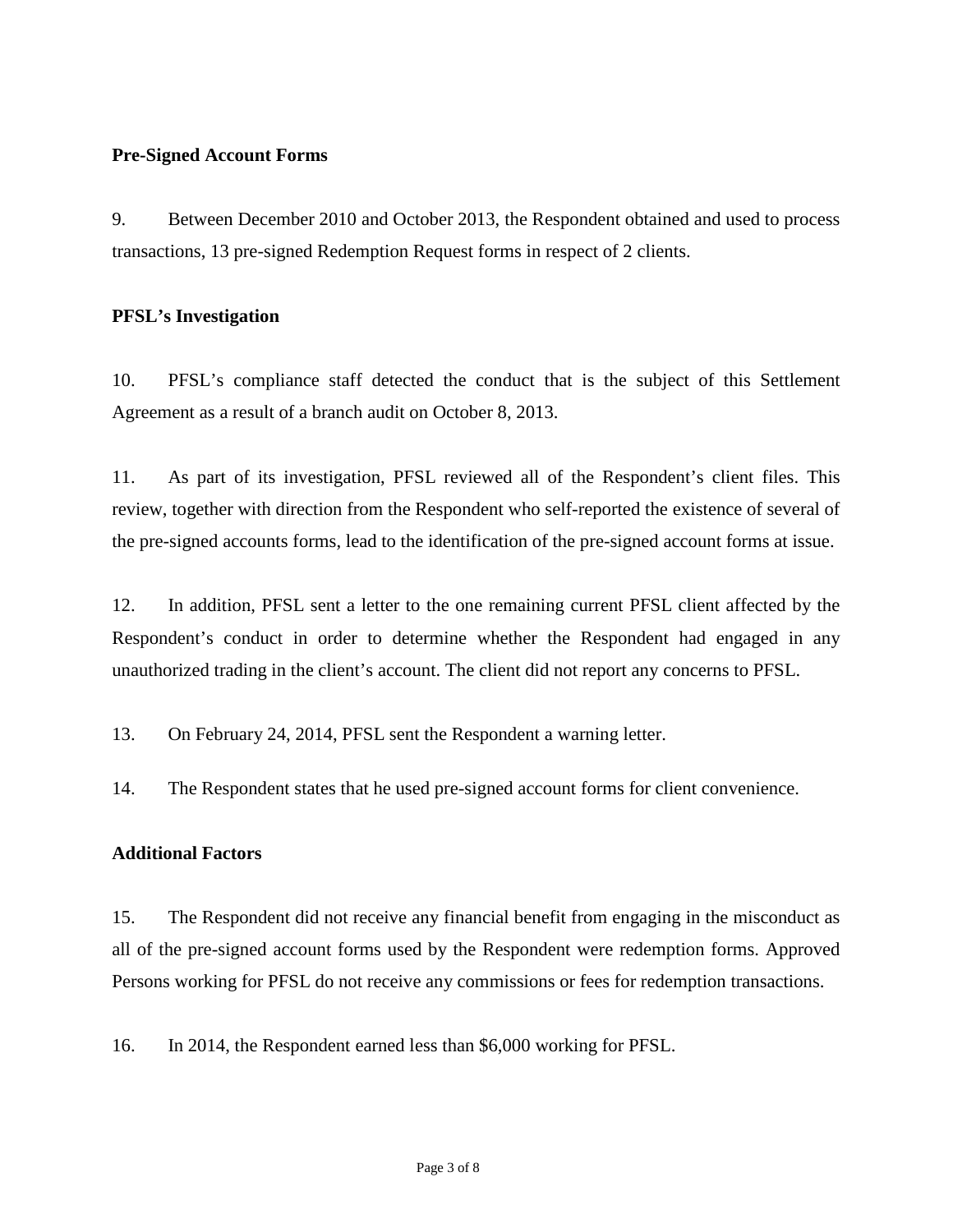17. There is no evidence of client harm.

18. The Respondent has not previously been disciplined by the MFDA.

19. The Respondent self-reported the existence of several of the pre-signed account forms.

20. By entering into this Settlement Agreement, the Respondent has saved the MFDA the time, resources, and expenses associated with conduct a full hearing on the allegations.

#### **IV. ADDITIONAL TERMS OF SETTLEMENT**

21. This settlement is agreed upon in accordance with section 24.4 of MFDA By-law No. 1 and Rules 14 and 15 of the MFDA Rules of Procedure.

22. The Settlement Agreement is subject to acceptance by the Hearing Panel which shall be sought at a hearing (the "Settlement Hearing"). At, or following the conclusion of, the Settlement Hearing, the Hearing Panel may either accept or reject the Settlement Agreement.

23. The Settlement Agreement shall become effective and binding upon the Respondent and Staff as of the date of its acceptance by the Hearing Panel. Unless otherwise stated, any monetary penalties and costs imposed upon the Respondent are payable immediately, and any suspensions, revocations, prohibitions, conditions or other terms of the Settlement Agreement shall commence, upon the effective date of the Settlement Agreement.

24. Staff and the Respondent agree that if this Settlement Agreement is accepted by the Hearing Panel:

- a) the Settlement Agreement will constitute the entirety of the evidence to be submitted respecting the Respondent in this matter;
- b) the Respondent waives any rights to a full hearing, a review hearing before the Board of Directors of the MFDA or any securities commission with jurisdiction in the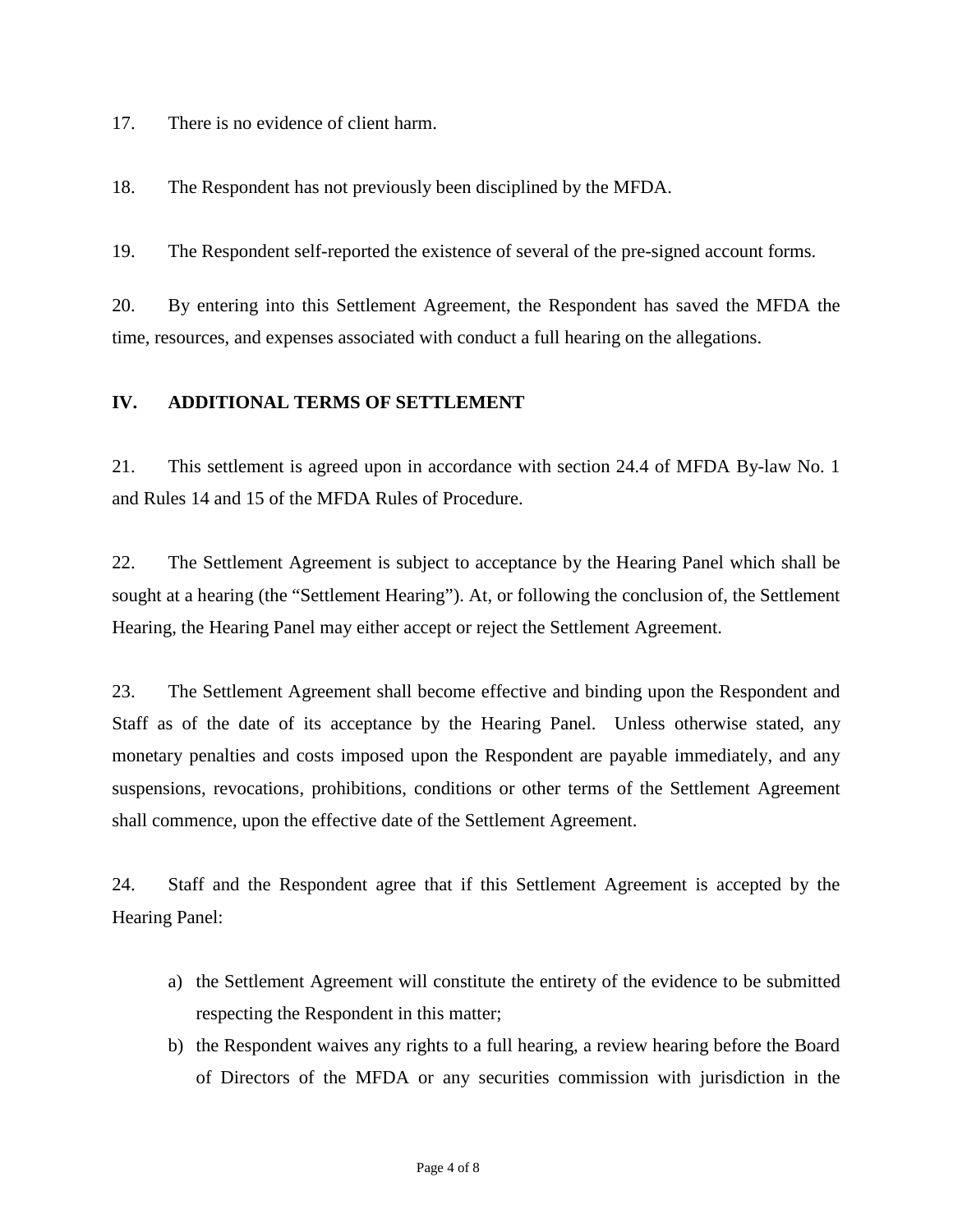matter under its enabling legislation, or a judicial review or appeal of the matter before any court of competent jurisdiction;

- c) Staff will not initiate any proceeding under the By-laws of the MFDA against the Respondent in respect of the facts and the contraventions described in this Settlement Agreement. Nothing in this Settlement Agreement precludes Staff from investigating or initiating proceedings in respect of any facts and contraventions that are not set out in this Settlement Agreement. Furthermore, nothing in this Settlement Agreement shall relieve the Respondent from fulfilling any continuing regulatory obligations;
- d) the Respondent shall be deemed to have been penalized by the Hearing Panel pursuant to s. 24.1.2 of By-law No. 1 for the purpose of giving notice to the public thereof in accordance with s. 24.5 of By-law No. 1; and
- e) neither Staff nor the Respondent will make any public statement inconsistent with this Settlement Agreement. Nothing in this section is intended to restrict the Respondent from making full answer and defence to any civil or other proceedings against the Respondent.

25. If, for any reason, this Settlement Agreement is not accepted by the Hearing Panel, each of Staff and the Respondent will be entitled to any available proceedings, remedies and challenges, including proceeding to a disciplinary hearing pursuant to sections 20 and 24 of Bylaw No. 1, unaffected by the Settlement Agreement or the settlement negotiations.

26. Staff and the Respondent agree that the terms of the Settlement Agreement, including the attached Schedule "A", will be released to the public only if and when the Settlement Agreement is accepted by the Hearing Panel.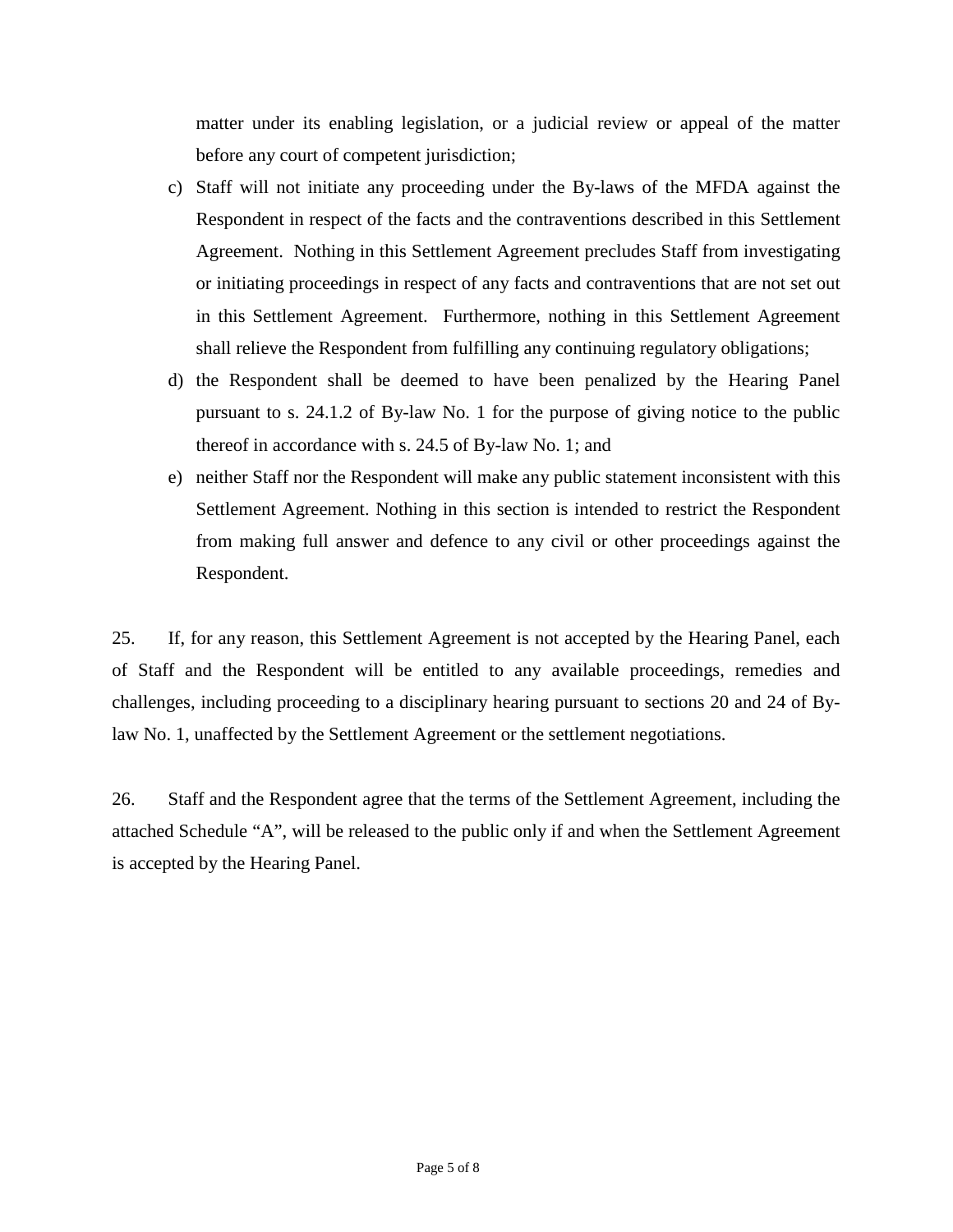27. The Settlement Agreement may be signed in one or more counterparts which together shall constitute a binding agreement. A facsimile copy of any signature shall be effective as an original signature.

**DATED** this 10<sup>th</sup> day of February, 2016.

"Anthony Carty" Anthony Carty

 $Witness - Signature$ 

"Cheryl Carty" Cheryl Carty" Cheryl Carty<br>Witness – Signature Witness – Print Name

"Shaun Devlin"

Staff of the MFDA Per: Shaun Devlin Senior Vice-President, Member Regulation – Enforcement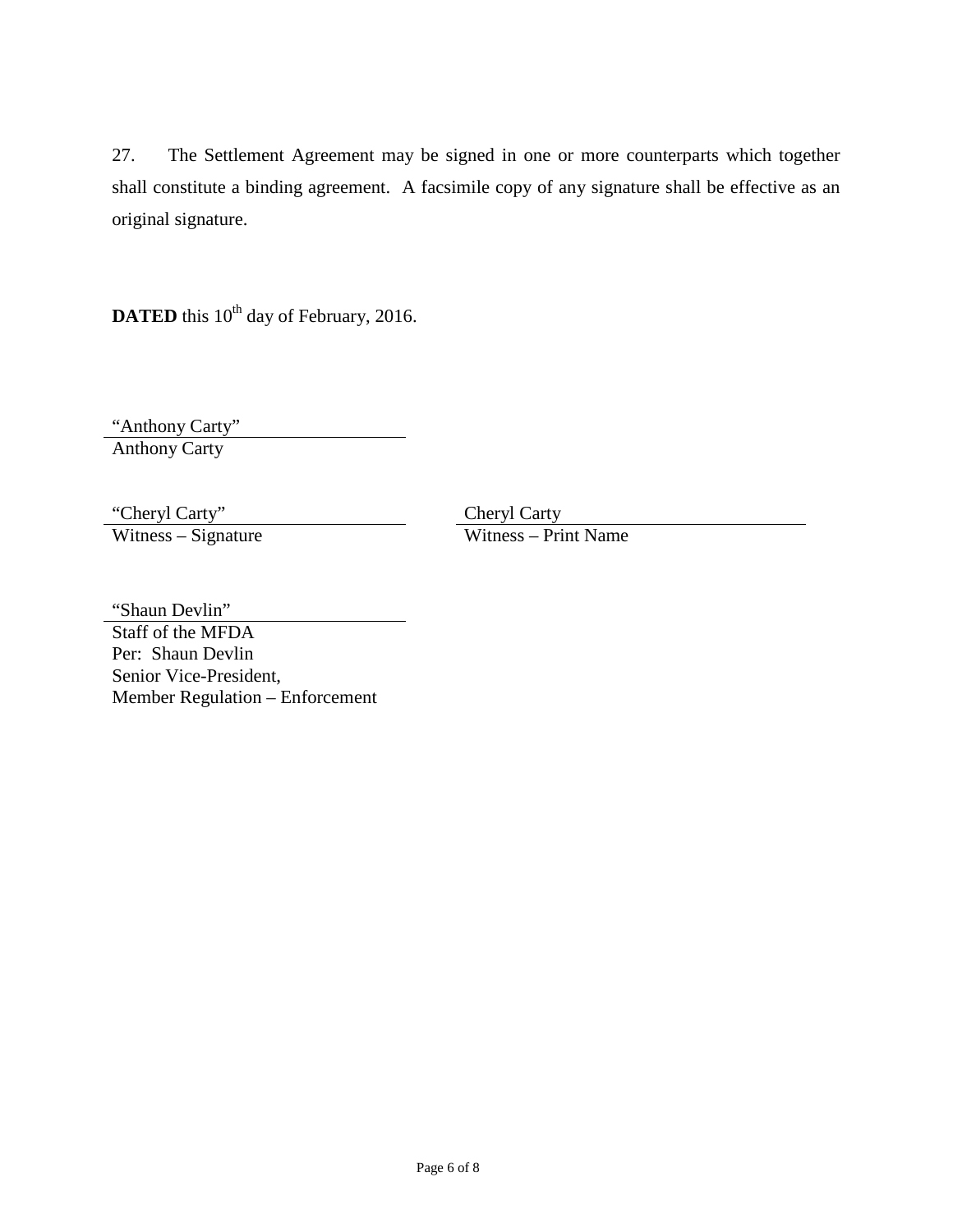**Schedule "A"**

**Order File No. 201568**



**Mutual Fund Dealers Association of Canada** Association canadienne des courtiers de fonds mutuels

## **IN THE MATTER OF A SETTLEMENT HEARING PURSUANT TO SECTION 24.4 OF BY-LAW NO. 1 OF THE MUTUAL FUND DEALERS ASSOCIATION OF CANADA**

**Re: Anthony Carty**

## **ORDER**

**WHEREAS** on [date], the Mutual Fund Dealers Association of Canada (the "MFDA") issued a Notice of Settlement Hearing pursuant to section 24.4 of By-law No. 1 in respect of [Respondent] (the "Respondent");

**AND WHEREAS** the Respondent entered into a settlement agreement with Staff of the MFDA, dated [date] (the "Settlement Agreement"), in which the Respondent agreed to a proposed settlement of matters for which the Respondent could be disciplined pursuant to ss. 20 and 24.1 of By-law No. 1;

**AND WHEREAS** the Hearing Panel is of the opinion that between December 2010 and October 2013, the Respondent obtained and used to process transactions, 13 pre-signed Redemption Request forms in respect of 2 clients;